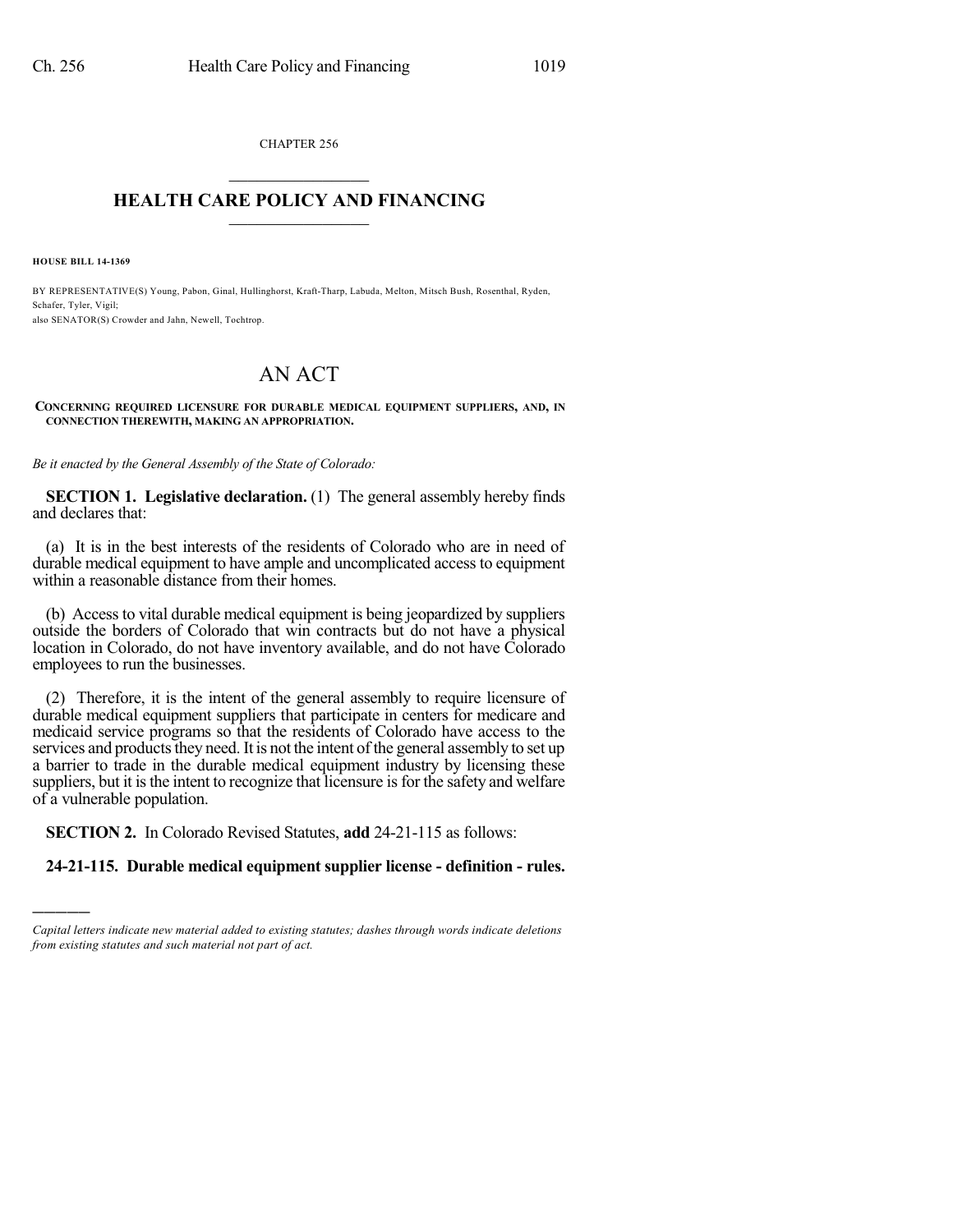(1) AS USED IN THIS SECTION, "DURABLE MEDICAL EQUIPMENT SUPPLIER" MEANS A PERSON OR ENTITY THAT DELIVERS DISPOSABLE MEDICAL SUPPLIES OR DURABLE MEDICAL EQUIPMENT PRODUCTS DIRECTLY TO A RECIPIENT AND THAT CURRENTLY BILLS OR PLANS TO BILL THE MEDICARE PROGRAM FOR SERVICES OR PRODUCTS IN THE CURRENT CALENDAR YEAR. "DURABLE MEDICAL EQUIPMENT SUPPLIER" DOES NOT INCLUDE A SUPPLIER OF INSULIN INFUSION PUMPS AND RELATED SUPPLIES OR SERVICES.

(2) IN ORDER TO DO BUSINESS IN COLORADO, A DURABLE MEDICAL EQUIPMENT SUPPLIER MUST BE LICENSED BY THE SECRETARY OF STATE.

(3) AN APPLICANT FOR A DURABLE MEDICAL EQUIPMENT SUPPLIER LICENSE MUST:

(a) COMPLETE THE LICENSE APPLICATION AS DIRECTED BY THE SECRETARY OF STATE;

(b) SUBMIT TO THE SECRETARY OF STATE A NOTARIZED AFFIDAVIT ATTESTING THAT:

(I) THE APPLICANT HAS ONE OR MORE PHYSICAL LOCATIONS WITHIN THE STATE OR WITHIN FIFTY MILES OF THE BORDER OF THE STATE;

(II) THE APPLICANT HAS SUFFICIENT INVENTORY AND STAFF TO SERVICE OR REPAIR PRODUCTS; AND

(III) THE APPLICANT IS ACCREDITED BY AN ACCREDITING ORGANIZATION RECOGNIZED AND ACCEPTED BY THE FEDERAL CENTERS FOR MEDICARE AND MEDICAID SERVICES;

(c) PROVIDE TO THE SECRETARY OF STATE A STREET ADDRESS AND A LOCAL BUSINESS TELEPHONE NUMBER; AND

(d) PAY AN ANNUAL FEE ESTABLISHED BY THE SECRETARY OF STATE, NOT TO EXCEED FIVE HUNDRED DOLLARS.

(4) THE DURABLE MEDICAL EQUIPMENT SUPPLIER LICENSEE SHALL PROMINENTLY DISPLAY THE LICENSE AT EACH OF ITS PHYSICAL BUSINESS LOCATIONS.THE LICENSE MAY BE DUPLICATED FOR THIS PURPOSE.

(5) THE SECRETARY OF STATE SHALL REFER ALL COMPLAINTS CONCERNING DURABLE MEDICAL EQUIPMENT SUPPLIERS, DURABLE MEDICAL EQUIPMENT, OR SERVICES TO THE FEDERAL CENTERS FOR MEDICARE AND MEDICAID.

(6) THE SECRETARY OF STATE SHALL IMPLEMENT THIS SECTION ON OR BEFORE DECEMBER 31, 2014. THE SECRETARY OF STATE MAY PROMULGATE RULES TO IMPLEMENT THIS SECTION.

**SECTION 3. Appropriation.** (1) In addition to any other appropriation, there is hereby appropriated, out of any moneys in the department of state cash fund created in section 24-21-104 (3) (b), Colorado Revised Statutes, not otherwise appropriated, to the department of state, for the fiscal year beginning July 1, 2014,